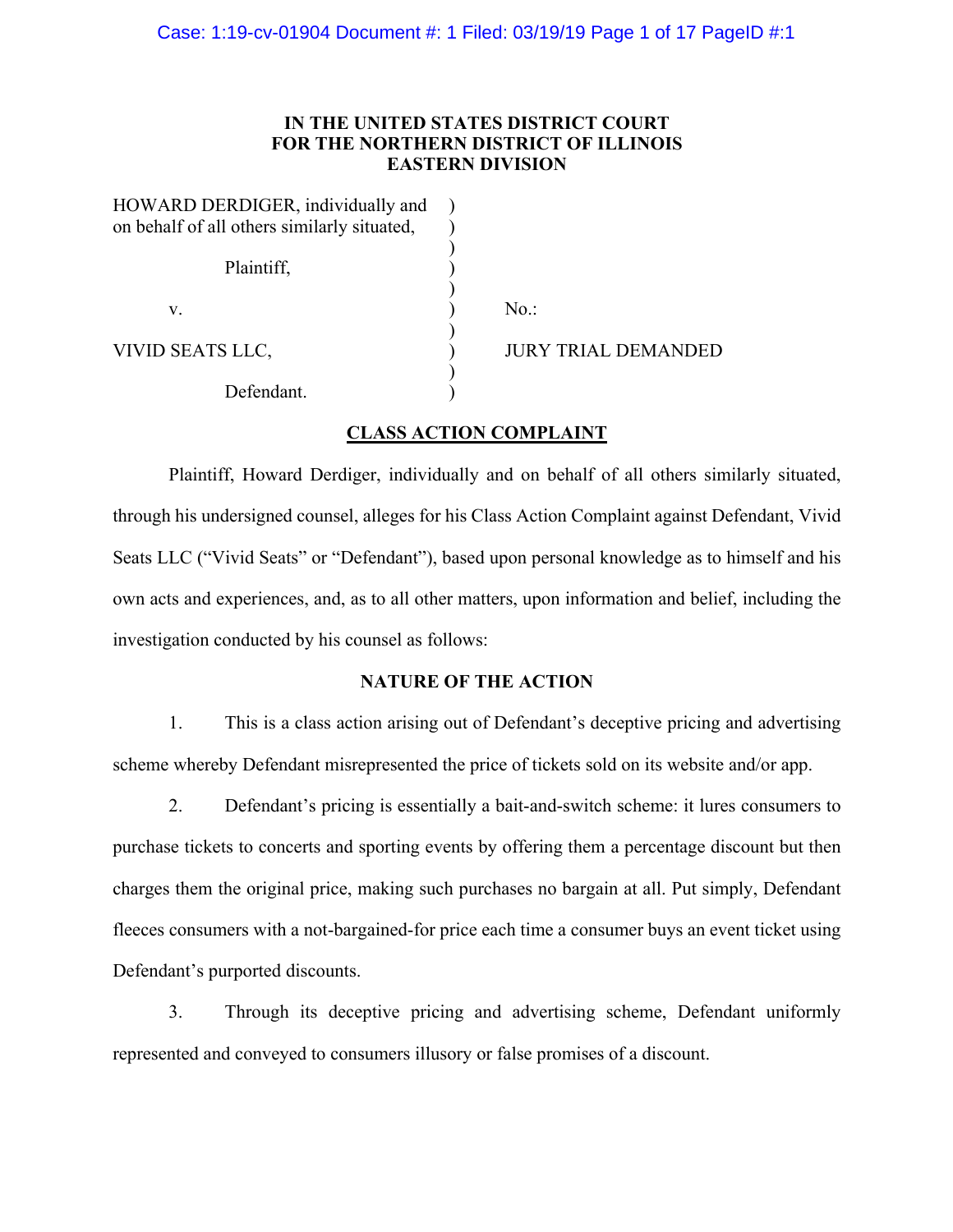#### Case: 1:19-cv-01904 Document #: 1 Filed: 03/19/19 Page 2 of 17 PageID #:2

4. Based on the combination of the represented price reduction, combined with the express percentage discount, reasonable consumers would believe that Defendant was offering *bona fide* discounts off of original ticket prices.

5. Defendant's false and misleading discount representations made it more likely that consumers would purchase event tickets from Defendant. Furthermore, Defendant's misleading claims of discounted prices were likely and did deceive Plaintiff and other members of the class, who were not inclined to purchase the tickets at all, to buy it from Defendant solely because they were misled into believing they were getting a good deal.

6. As a result of this practice, Plaintiff and other class members overpaid for tickets purchased from Defendant. Additionally, Plaintiff and class members have purchased tickets they would not otherwise have purchased, or would have paid less for, had they known the true pricing. Plaintiffs and the class members have consequently suffered actual economic damages as a result of Defendant's unlawful conduct, as alleged further herein.

7. Defendant's bait and switch pricing scheme gives rise to the claims made herein for (1) violation of Section 2 of the Illinois Consumer Fraud and Deceptive Business Practices Act, 815 ILCS 505/2, (2) breach of contract, (3) promissory estoppel, (4) common law fraud, and (5) unjust enrichment alleged herein, in the alternative.

#### **JURISDICTION AND VENUE**

8. This Court has subject matter jurisdiction pursuant to 28 U.S.C. § 1332(d)(2), as this is a class action in which the matter in controversy exceeds the sum or value of \$5,000,000, exclusive of interest and costs, and is a class action in which members of the class, which number in excess of 100, are citizens of states different from Defendant.

9. Personal jurisdiction over Defendants is proper under 735 ILCS 5/2-209(a)(1) (transaction of any business within this State), (b)(4) (corporation doing business within this State),

 $-2-$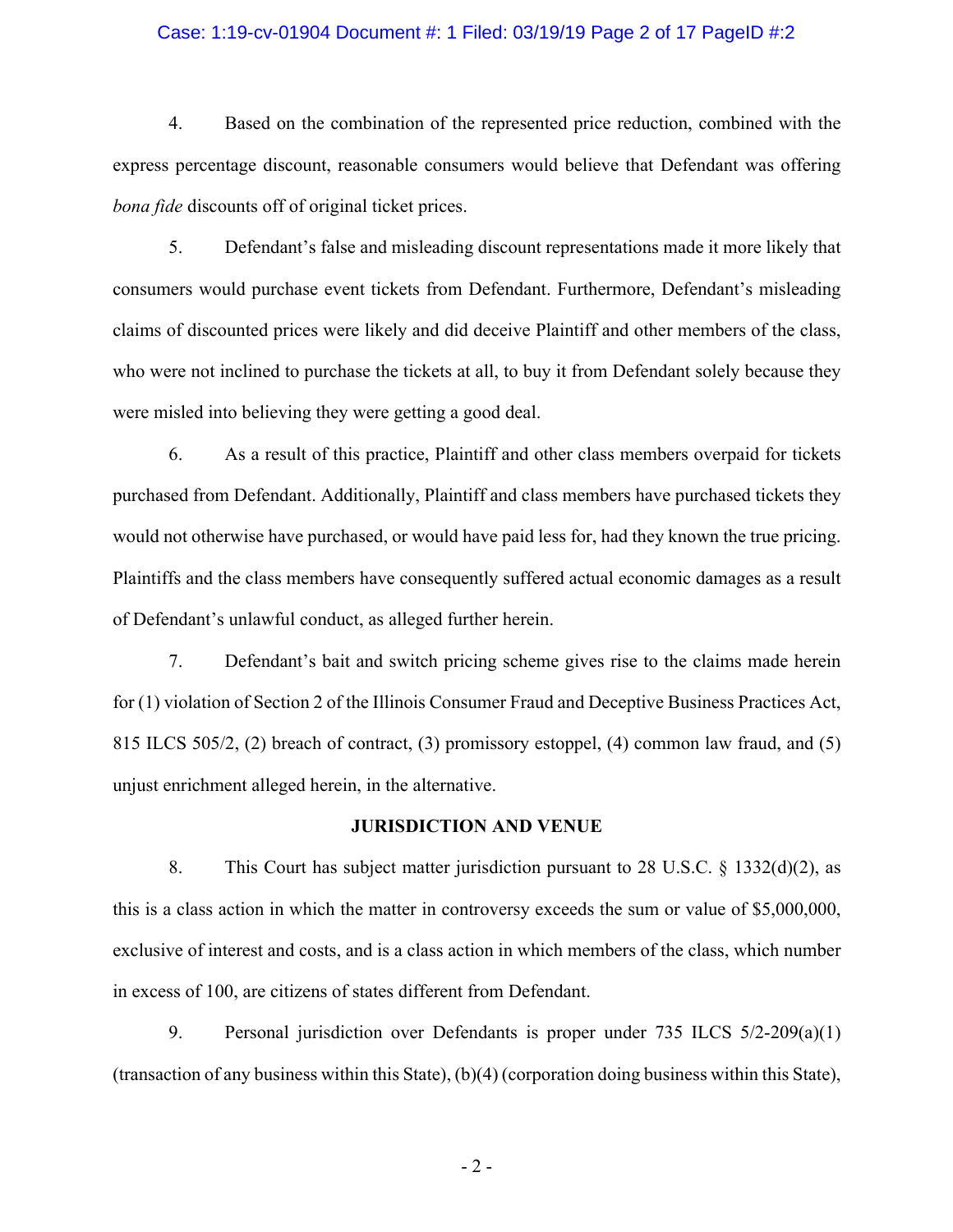#### Case: 1:19-cv-01904 Document #: 1 Filed: 03/19/19 Page 3 of 17 PageID #:3

and/or (c) (any other basis now or hereafter permitted by the Illinois Constitution and the Constitution of the United States). 735 ILCS  $5/2-209(b)(1)$ , (4), and (c).

10. Venue is proper in this district pursuant to 28 U.S.C. § 1391(a) because a substantial part of the events giving rise to the claim occurred in this district.

## **PARTIES**

11. Plaintiff, Howard Derdiger, is a natural person domiciled in Lincolnshire, Illinois. Plaintiff is a member of the class of the class defined herein.

12. Defendant Vivid Seats LLC is a limited liability company organized under the laws of Delaware with its principal place of business in Chicago, Illinois. Defendant operates an independent secondary ticket marketplace, www.vividseats.com, for live events such as sports, concerts, and theater. Defendant is engaged in the sale and marketing of event tickets at issue herein.

## **BACKGROUND**

13. The online ticketing industry has been dominated by a small conglomerate of power players—such as Ticketmaster and StubHub—that offer ticketing services for events of every scale.

14. The secondary ticket market is huge and growing all the time. As such, secondary marketplaces such as Vivid Seats advertise better and cheaper prices for the consumer in order to stay competitive in the market.

15. On its website, Vivid Seats boasts the following:

Vivid Seats offers a premium shopping experience and the *industry's best ticket prices*. Our superior relationships with trusted sellers give you an unmatched selection of tickets to the hottest and most exclusive events around the world. And we don't stop there; we invest in technology to *keep our costs low, and pass the savings*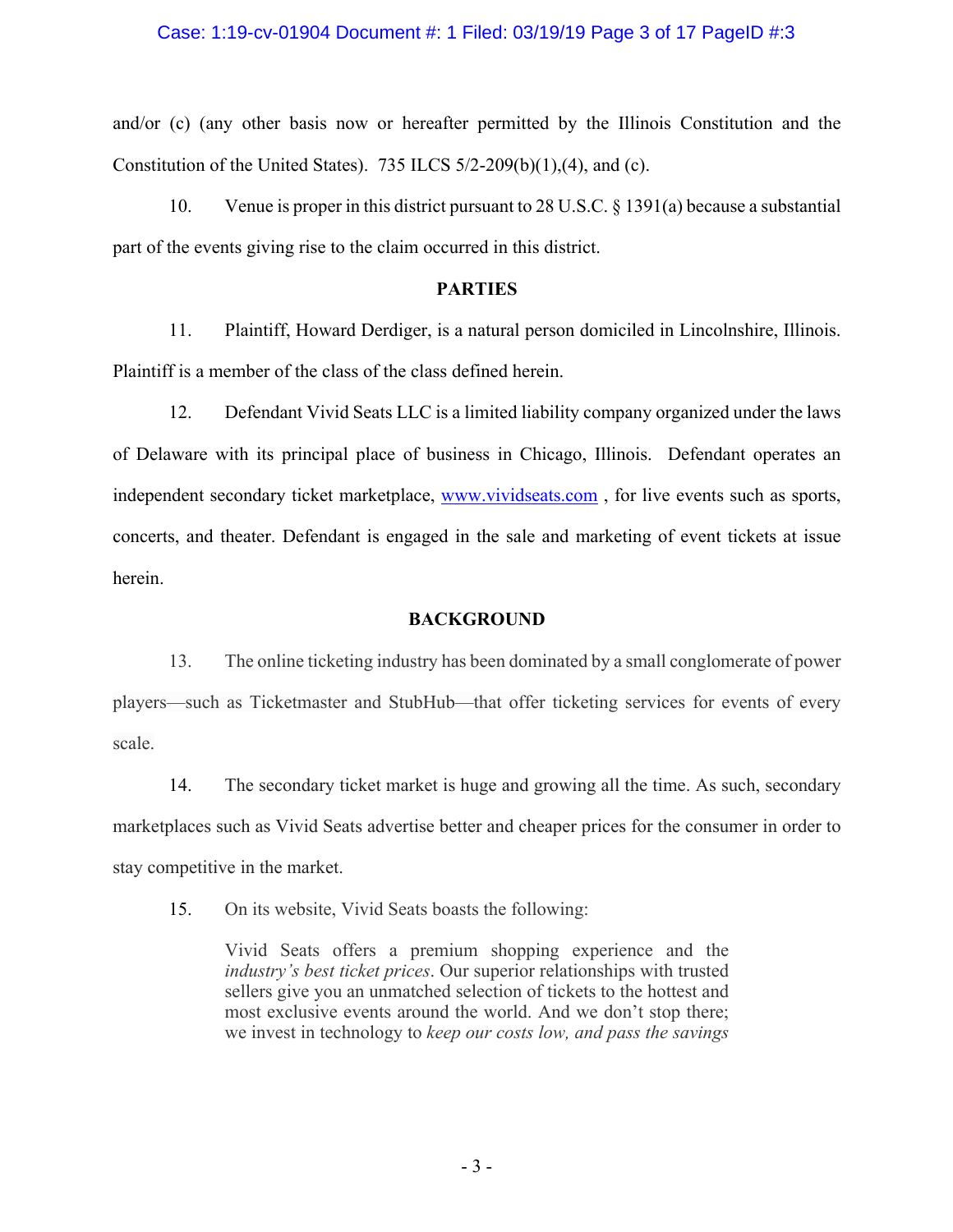# Case: 1:19-cv-01904 Document #: 1 Filed: 03/19/19 Page 4 of 17 PageID #:4

*on to you*. Thanks to this commitment, *our ticket prices average*  lower than those found on any other full-service marketplace.<sup>1</sup>

16. Consumers rely on the representations and advertisements of online ticket retailers in order to know the price of tickets for the different events advertised. Details such as nature, quality, and price are important and material to consumers at the time they purchase said tickets for an event.

17. Defendant makes written and oral representations which contradict the actual prices of the tickets that will be delivered to the consumer after the consumer purchases the tickets.

18. Defendant deceives consumers about the price of ticket events offered on its service by representing that its event tickets are being sold at a discount, when in fact, the tickets are being sold at its regular or original price.

19. Specifically, Defendant advertises discounts to consumers through email.

20. Below is an example of an email advertising one of Defendant's purported discounts:



 <sup>1</sup> *See What is Vivid Seats?*, Vivid Seats, https://support.vividseats.com/support/solutions/articles/1000210286-what-is-vivid-seats- (last visited March 19, 2019) (emphasis added).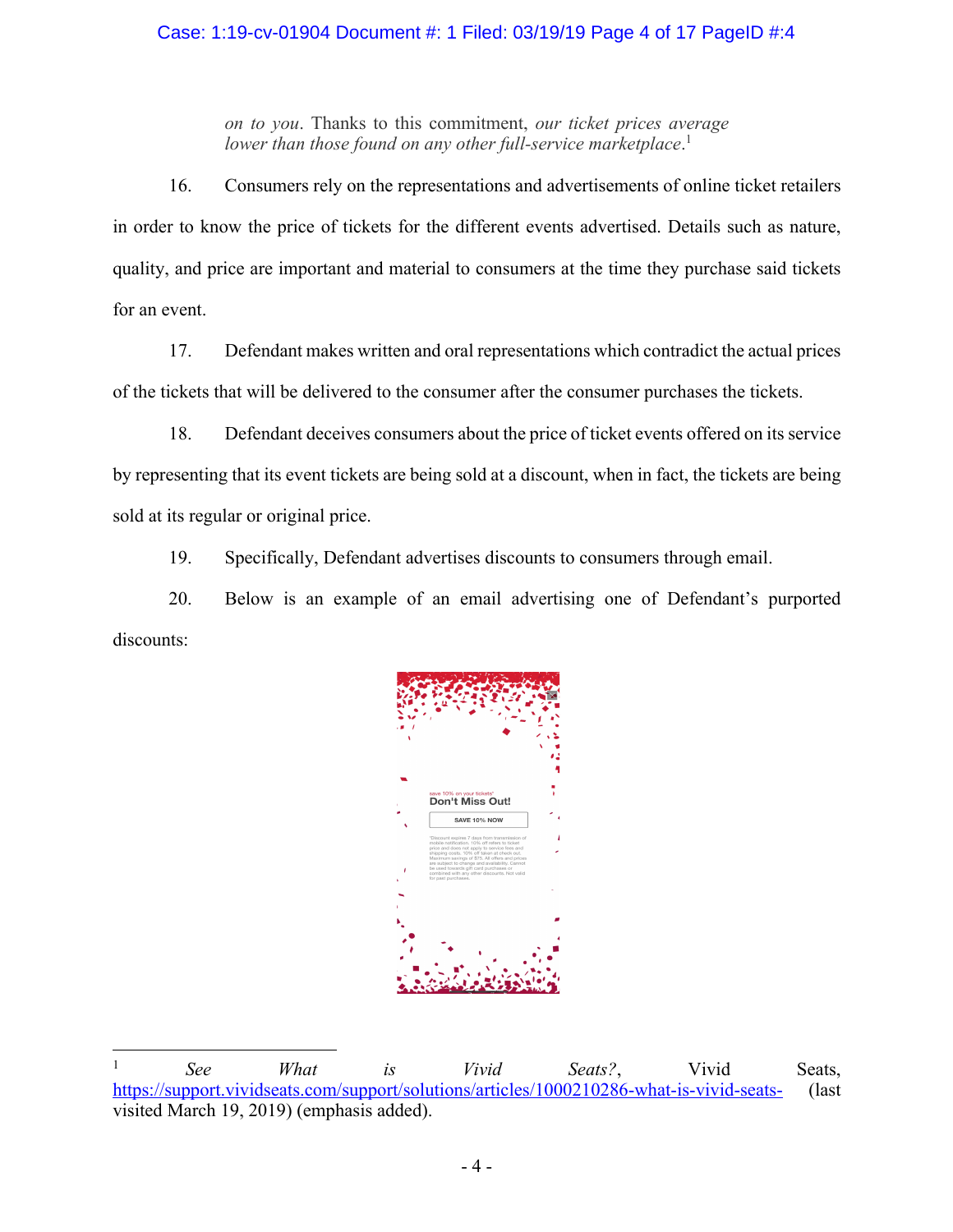#### Case: 1:19-cv-01904 Document #: 1 Filed: 03/19/19 Page 5 of 17 PageID #:5

21. Furthermore, when the consumer proceeds to buy tickets through Defendant's website and/or app, the pricing scheme is prominently displayed, including the "10% off" on various event tickets. Below is an example of a purported discount being applied to ticket prices:



22. The discounted prices are clearly highlighted in red, while the original price is crossed out. However, the consumers are charged the original price for the tickets, rather than the discounted price they were promised.

23. Defendant's advertised discount savings are fictional and constitute false savings representations.

24. Defendant conceals the fact that its prices are not going to be the nature advertised in order to deceive consumers into utilizing their service.

25. Numerous websites that provide a forum for consumers to post reviews of their experiences with a brand, include complaints from consumers regarding the alleged practices set forth herein. *See, e.g., VividSeats reviews, https://www.sitejabber.com/reviews/vividseats.com* (last visited March 19, 2019); and *Vivid Seats Reviews and Complaints, https://vividseats.pissedconsumer.com/review.html* (last visited March 19, 2019). Some examples, by no means exhaustive, appear below (errors in original):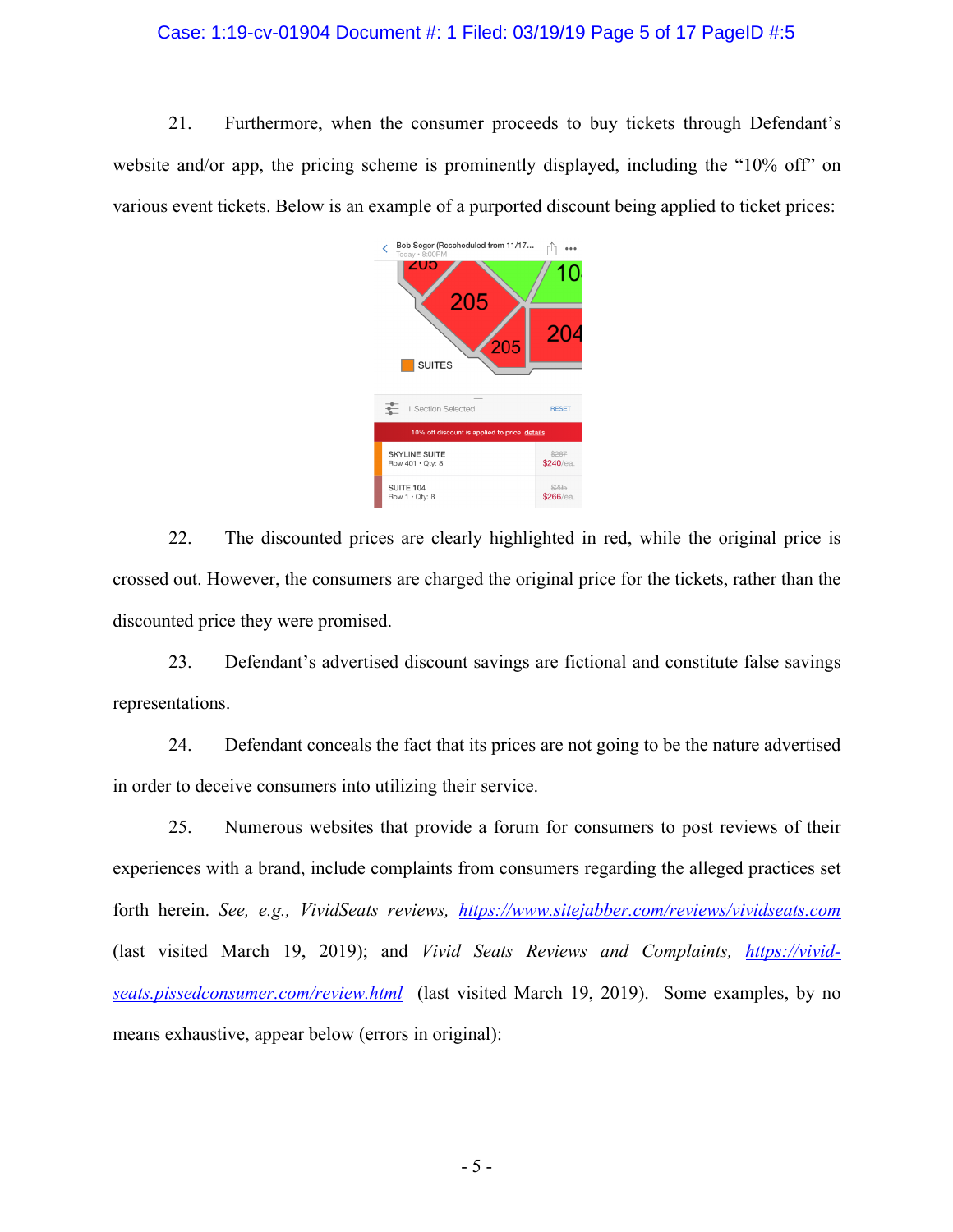# **Greg M. on 9/20/18**

I was sent an email claiming a 10 % discount if I ordered today (Phillies braves Sept 22 ) . I ordered but discovered I received NO discount. When I called back I was switched around and still have no answers.

# **rich r. on 9/14/17**

sent email for a discount code then did not credit me, scam. use stubhub refused to customer support and add discount told to dispute charges

# **Doug o. on 6/22/17**

They will mislead you all over the place. They will send emails offering discounts that they won't honor. Just another very shady company

# **anonymous on Nov 26, 2018**

Vivid Seats - Did I get discount

You didn't breakdown my order did I get my 10 percent discount did I get a 10 dollar gift card? 4 tickets at 44 dollars each total 207 dollars how did the price get to 207 dollars with discount and where is my gift card coming from?

# **PrimeAbyssinian**

Vivid Seats – Tickets



Got a 10% off tickets notice. I bought the tickets and didn't get 10%.

26. Plaintiff and the Class reasonably and justifiably acted and relied on Defendant's false pricing and advertising scheme. Defendant intentionally concealed and failed to disclose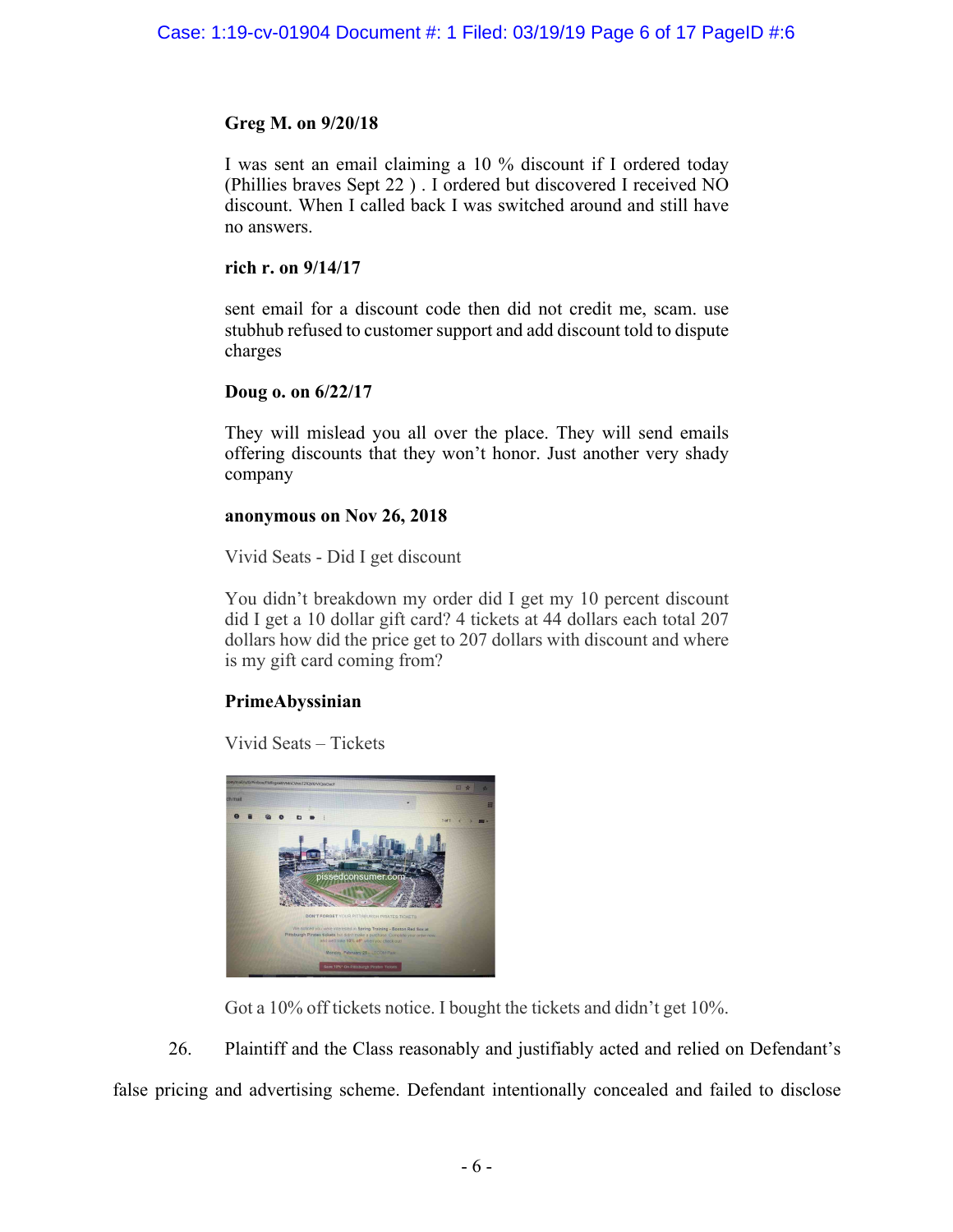#### Case: 1:19-cv-01904 Document #: 1 Filed: 03/19/19 Page 7 of 17 PageID #:7

material facts regarding the truth about the discounts in order to provoke Plaintiff and the Class to purchase event tickets from its service.

## **FACTS RELATING TO PLAINTIFF**

27. Plaintiff received an email from Vivid Seats advertising a discount of "10%" on tickets.

28. On or about December 14, 2018, Plaintiff purchased 4 tickets for a Bob Seger concert for a total of \$1,269.08. The promised 10% discount was not applied to his purchase.

29. With the discount applied, the tickets were advertised as costing \$220 per ticket before taxes and fees. After purchasing the tickets, Plaintiff realized that he was charged \$245 per ticket before taxes and fees. Plaintiff experienced a loss of \$100 plus applicable taxes.

30. The advertisement induced Plaintiff to purchase event tickets because it led Plaintiff to believe that by purchasing the tickets, he was enjoying a discount on a product formerly valued higher.

31. Upon discovering the higher charges, Plaintiff complained to Vivid Seats that he was charged higher prices for tickets than advertised and requested a refund.

32. Plaintiff was not offered any refund by Defendant. As a result, Plaintiff experience an economic loss, by paying an inflated price for tickets that Defendant represented as discounted.

33. Had Plaintiff known at the time of purchase that the ticket prices were not as represented, he would not have purchased them.

34. The experience of Plaintiff is not unique, as demonstrated by the anecdotes told by other members of the Class. *See, e.g., VividSeats reviews, https://www.sitejabber.com/reviews/vividseats.com* (last visited March 19, 2019); and *Vivid Seats Reviews and Complaints, https://vivid-seats.pissedconsumer.com/review.html* (last visited March 19, 2019).

- 7 -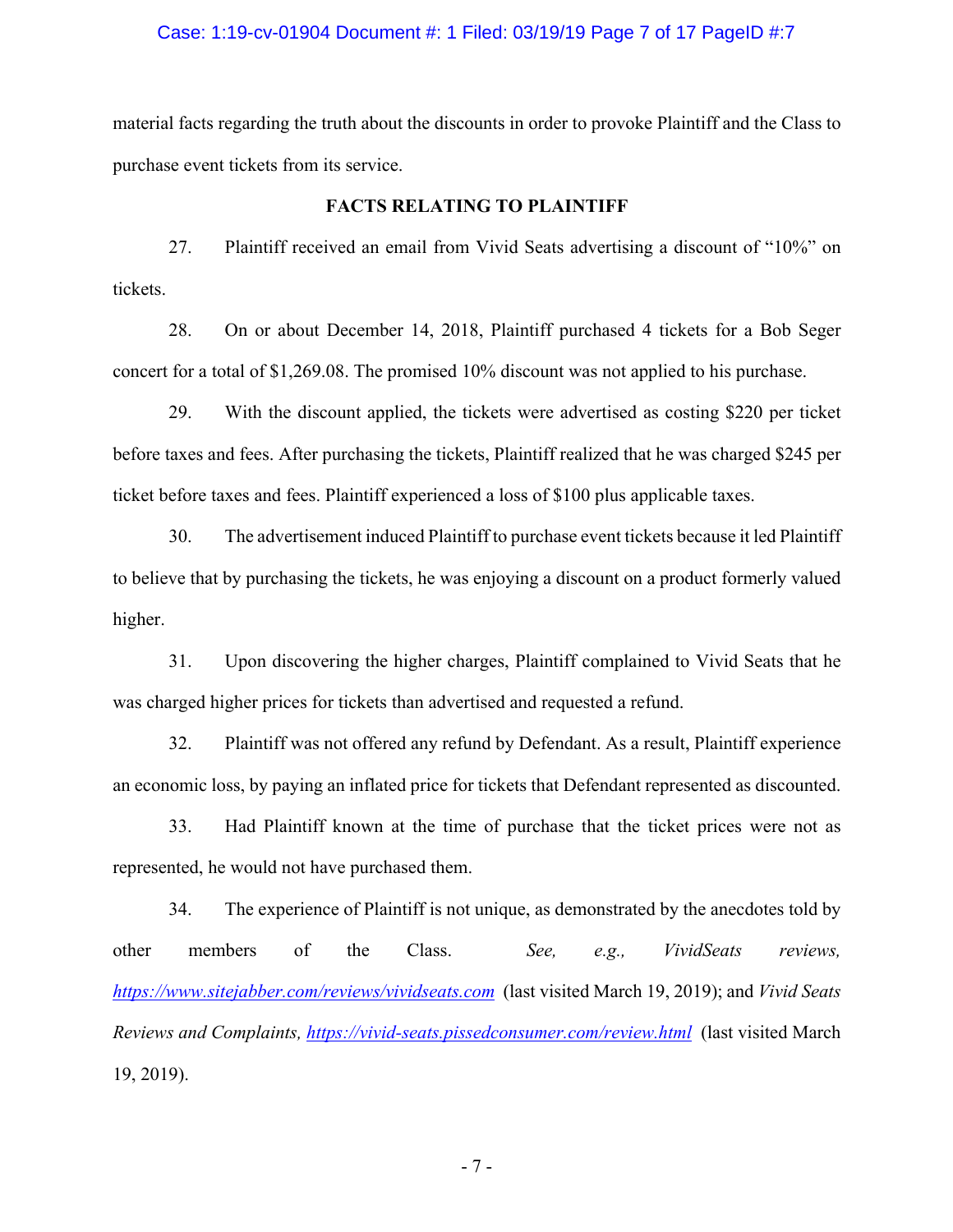#### Case: 1:19-cv-01904 Document #: 1 Filed: 03/19/19 Page 8 of 17 PageID #:8

# **CLASS ACTION ALLEGATIONS**

35. This action satisfies the prerequisites for maintenance as a class action provided in

Fed. R. Civ. P. 23(a), as set forth below.

36. *Class Definition.* Plaintiff brings this action individually and on behalf of the following class of similarly situated persons (the "Class"), of which Plaintiff is a member:

> All natural persons domiciled in the United States or its territories who purchased event tickets from Vivid Seats the price of which Vivid Seats represented as discounted or otherwise reduced.

Excluded from the Class is Defendant and any of its respective officers, directors or employees, the presiding judge, Class counsel and members of their immediate families, and persons or entities who timely and properly exclude themselves from the Class.

37. *Illinois Sub-Class*. In the alternative, Plaintiff brings this action individually and on behalf of a sub-class of Illinois consumers only who are members of the above-defined class.

38. *Numerosity.* The members of the Class are so numerous and geographically dispersed throughout the United States such that joinder of all members is impracticable. Plaintiff believes that there are thousands of persons in the Class. The exact number and identity of Class members is unknown to Plaintiff at this time and can only be ascertained from information and records in the possession, custody or control of Defendants.

39. *Commonality.* There are questions of law or fact common to the Class including, *inter alia*, the following:

a. whether the Illinois Consumer Fraud and Deceptive Business Practices Act, 815 ILCS 505/1 *et seq*., applies to the claims of Plaintiff and members of the Class and/or entitles them to relief;

b. whether Defendant's labeling, marketing, advertising, and promotion of its Product was false and misleading;

c. whether Defendant's conduct constitutes breach of contract;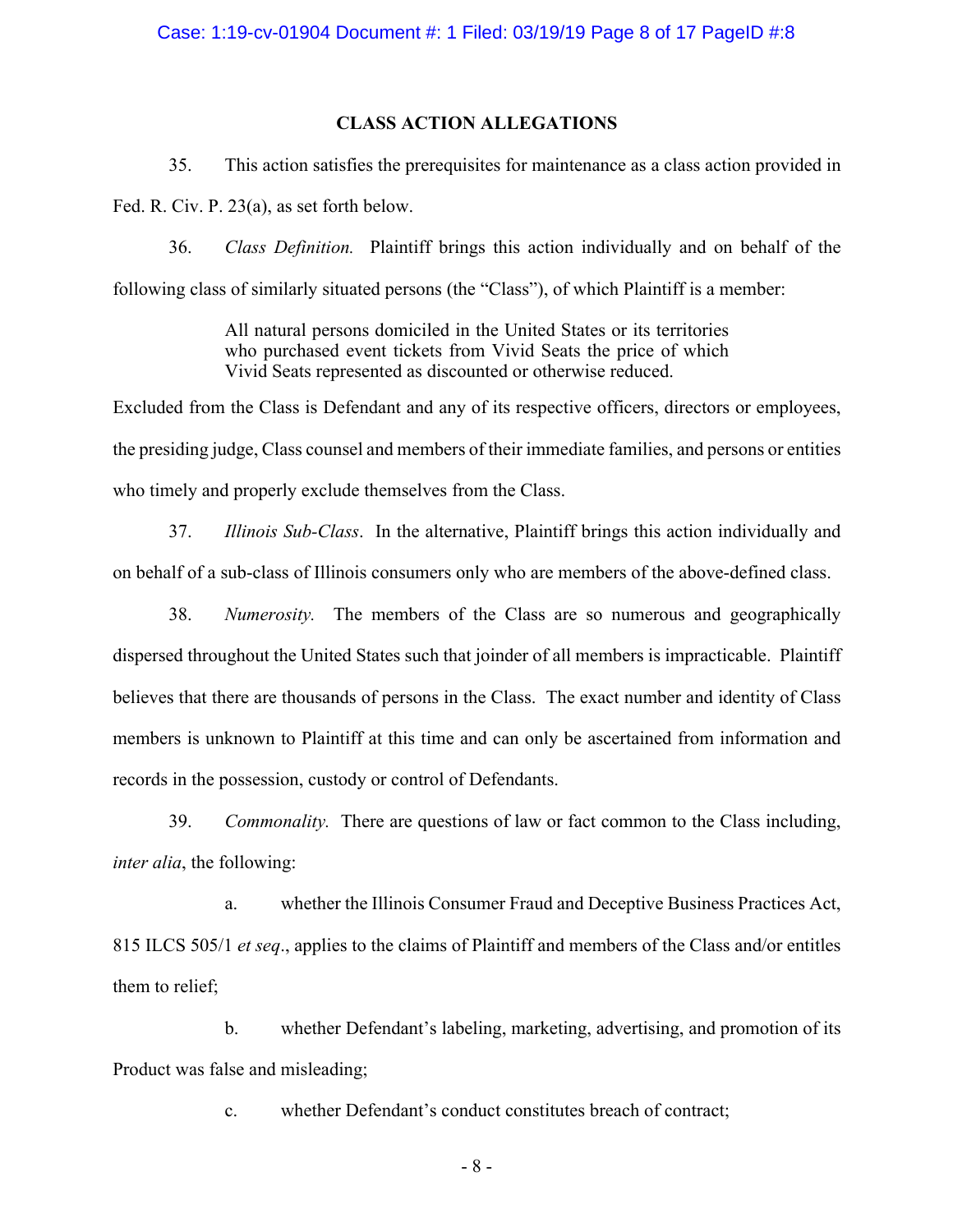#### Case: 1:19-cv-01904 Document #: 1 Filed: 03/19/19 Page 9 of 17 PageID #:9

d. whether Defendant's conduct is precluded under the promissory estoppel doctrine;

e. whether Defendant's conduct resulted in unlawful common law fraud;

f. whether Plaintiff and the Class conferred a benefit on Defendant and whether it would be unjust for it to retain such benefits under the circumstances alleged herein;

g. whether the Court has subject matter jurisdiction and whether venue in this district is proper;

h. whether Plaintiff and the members of the Class are entitled to their damages, including treble damages, and the appropriate measure thereof; and

i. whether equitable or injunctive relief is appropriate.

40. *Typicality.* The claims of Plaintiff are typical of the claims of the Class alleged herein. Plaintiff and other members of the Class are all persons who were offered a discount and relied on the same false and/or misleading statement. Plaintiff and all members of the Class sustained monetary and economic injuries including, but not limited to, ascertainable losses arising out of Defendant's wrongful conduct. Plaintiff is advancing the same claims and legal theories on behalf of himself and all absent Class members.

41. *Adequacy.* Plaintiff will fairly and adequately protect the interests of the Class. Plaintiff has retained counsel who are competent and experienced in the prosecution of complex and class action litigation. The interests of Plaintiff are aligned with, and not antagonistic to, those of the Class.

42. *Fed. R. Civ. P. 23(b)(2) Requirements.* The prerequisites to maintaining a class action for injunctive and equitable relief pursuant to Fed. R. Civ. P. 23(b)(2) exist, as Defendant has acted or has refused to act on grounds generally applicable to the Class thereby making appropriate final injunctive and equitable relief with respect to the Class as a whole.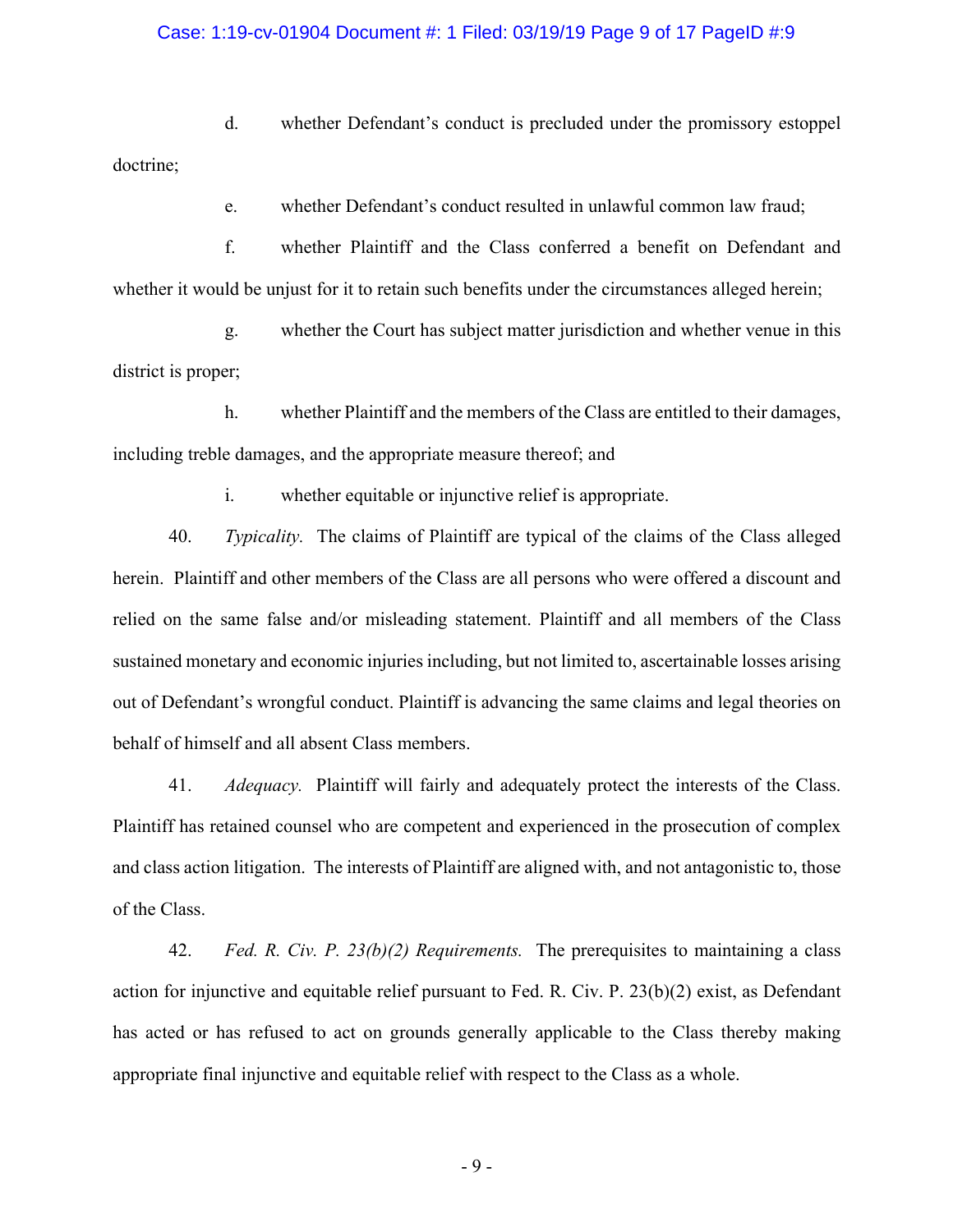#### Case: 1:19-cv-01904 Document #: 1 Filed: 03/19/19 Page 10 of 17 PageID #:10

43. Defendant's actions are generally applicable to the Class as a whole, and Plaintiff seeks, *inter alia*, equitable remedies with respect to the Class as a whole.

44. Defendant's uniform common course of conduct alleged herein makes declaratory relief with respect to the Class as a whole appropriate.

45. *Fed. R. Civ. P. 23(b)(3) Requirements.* This case satisfies the prerequisites of Fed. R. Civ. P. 23(b)(3). The common questions of law and fact enumerated above predominate over questions affecting only individual members of the Class, and a class action is the superior method for fair and efficient adjudication of the controversy.

46. The likelihood that individual members of the Class will prosecute separate actions is remote due to the extensive time and considerable expense necessary to conduct such litigation, especially in view of the relatively modest amount of monetary, injunctive and equitable relief at issue for individual Class members.

47. This action will be prosecuted in a fashion to ensure the Court's able management of this case as a class action on behalf of the Class.

#### **COUNT I**

# **(Violation of the Illinois Consumer Fraud and Deceptive Business Practices Act, 815 ILCS 505/1** *et seq***.)**

48. Plaintiff repeats and realleges the allegations of Paragraphs 1 through 47, *supra*, as though fully stated herein.

49. This Count is brought on behalf of Plaintiff and other Illinois Class members and on behalf of those Class members from other states that have enacted a uniform deceptive trade practices act in the same or substantially similar form as that described herein.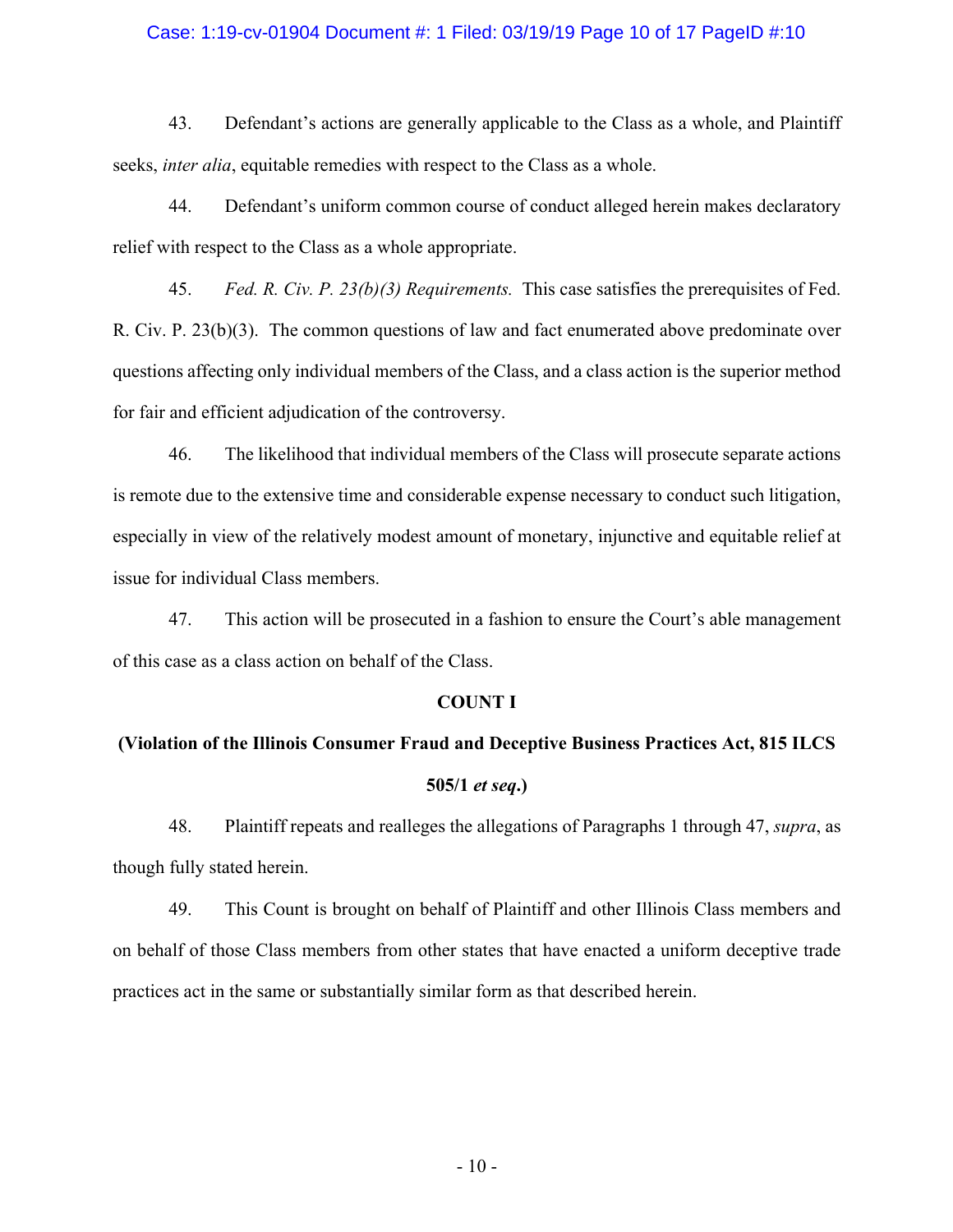#### Case: 1:19-cv-01904 Document #: 1 Filed: 03/19/19 Page 11 of 17 PageID #:11

50. At all times material hereto, there was in full force and effect an act commonly known as the Illinois Consumer Fraud and Deceptive Business Practices Act, 815 ILCS 505/1 *et seq*. ("ICFA").

51. Section 2 of ICFA prohibits "unfair or deceptive acts or practices, including but not limited to the use or employment of any deception, fraud, false pretense, false promise, misrepresentation, or the concealment, suppression or omission of any material fact, with intent that others rely upon the concealment, suppression or omission of such material fact, or the use of employment of any practice described in Section 2 of the 'Uniform Deceptive Trade Practices Act' [815 ILCS 510/2], approved August 5, 1965, in the conduct of any trade or commerce . . . whether any person has in fact been misled, deceived or damaged thereby." 815 ILCS 505/2.

52. At all times material hereto, there was in full force and effect in this State an act commonly known as the Uniform Deceptive Trade Practices Act ("UDAP"), 815 ILCS 510/2 *et seq.*, incorporated by reference in Section 2 of ICFA, *supra.*

53. The aforesaid acts and practices of Defendant constitutes unfair or deceptive acts or practices prohibited by Section 2 of ICFA, including but not limited to the use or employment of deception, fraud, false pretense, false promise, misrepresentation or the concealment, suppression or omission of material fact, with intent that Plaintiff and the Class rely thereon. *See*  815 ILCS 505/2.

54. The aforesaid acts and practices of Defendants further fall within the practices prohibited by Section 2 of the Uniform Deceptive Practices Act incorporated by reference in 815 ILCS 505/2, *supra*.

55. Defendant's unfair and deceptive practices, including advertising and offering discounts off the original price of tickets are likely to mislead – and have misled – the consumer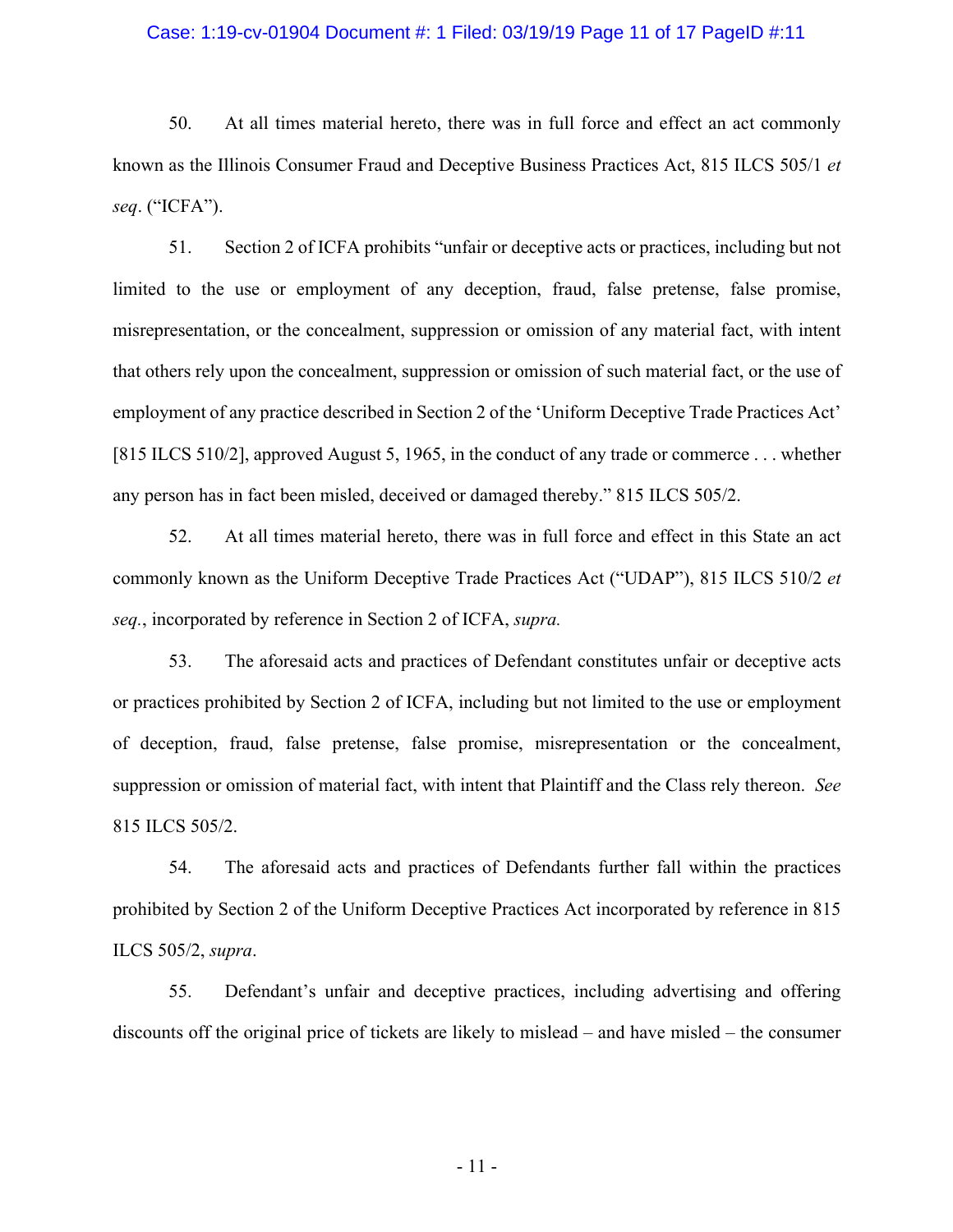#### Case: 1:19-cv-01904 Document #: 1 Filed: 03/19/19 Page 12 of 17 PageID #:12

acting reasonably in the circumstances, and violate 815 ILCS 505/2. This includes misleading Plaintiff and the Class.

56. Defendant's actions constitute "unfair" business acts or practices because, as alleged above, Defendant engaged in misleading and deceptive price advertising that represented false discounts.

57. Defendant's acts and practices alleged above have deceived Plaintiff and the Class and are highly likely to deceive members of the consuming public. The misrepresentations played a substantial role in Plaintiff's decision, and that of the proposed Class, to purchase event tickets at a discount. Defendant intended that Plaintiff and the Class would rely on the deception by purchasing tickets from Defendant's service.

58. Plaintiff and members of the Class have been aggrieved by Defendant's unfair and deceptive practices in that they purchased the tickets, which they would not have purchased or would not have paid as much for had they known the true facts. In turn, Plaintiff and the members of the Class ended up with tickets that were overpriced and inaccurately marketed, and therefore Plaintiff and the Class have suffered injury in fact.

59. The damages suffered by Plaintiff and the Class were directly and proximately caused by the deceptive, misleading, and unfair practices of Defendant, as more fully described herein.

60. As a result of the foregoing, Plaintiff and the Class have been damaged in an amount to be proven at trial.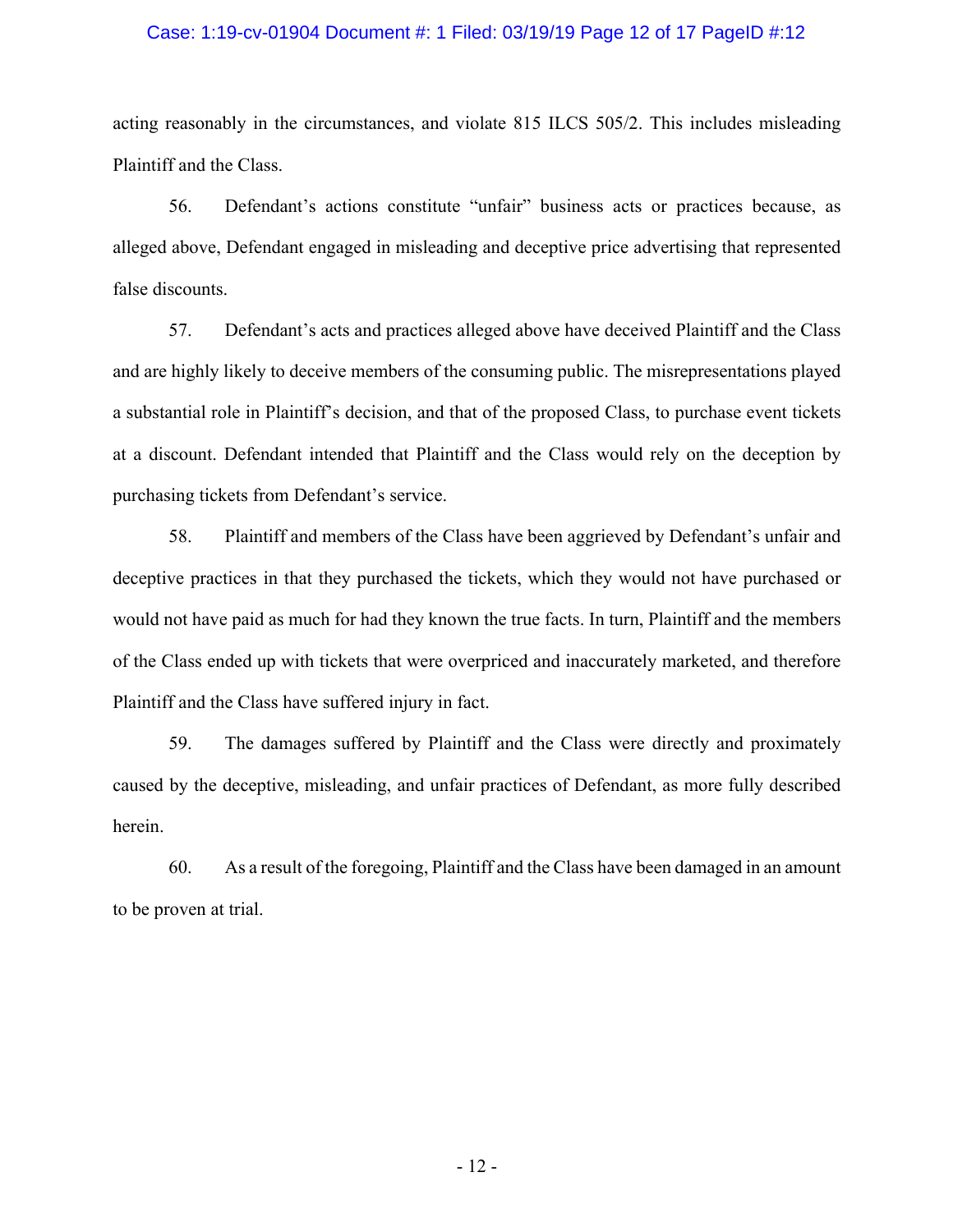#### **COUNT II**

#### **(Breach of Contract)**

61. Plaintiff repeats and realleges the allegations of Paragraphs 1 through 47, *supra*, as though fully stated herein. This Count is plead in the alternative to Count V (Unjust Enrichment), *infra*, pursuant to Fed. R. Civ. P.  $8(d)(2)$  and  $(3)$ .

62. Plaintiff and the members of the Class entered into a valid contract with Defendant for the provision of event tickets at a discounted price.

63. Pursuant to the agreement, Defendant agreed to provide event tickets at a lower price than the original price.

64. Pursuant to the agreement, Plaintiff and members of the Class paid the prices charged by Defendant for event tickets.

65. Plaintiff and the members of the Class paid more than valuable consideration. Plaintiff and the Class relied on the fact that the tickets Defendant advertised on its service to be of a particular nature and price, namely that Defendant sold the tickets at a discount. Plaintiff and the Class were never informed, in writing or orally, that Plaintiff and the Class were purchasing tickets at the original price.

66. Defendant failed to perform its obligations under the agreement because Defendant charged Plaintiff and members of the Class higher prices than promised by Defendant.

67. As a result of the foregoing, Plaintiff and the Class have been damaged in an amount to be proven at trial.

## **COUNT III**

## **Promissory Estoppel**

68. Plaintiff repeats and realleges the allegations of Paragraphs 1 through 47, *supra*, as though fully stated herein.

- 13 -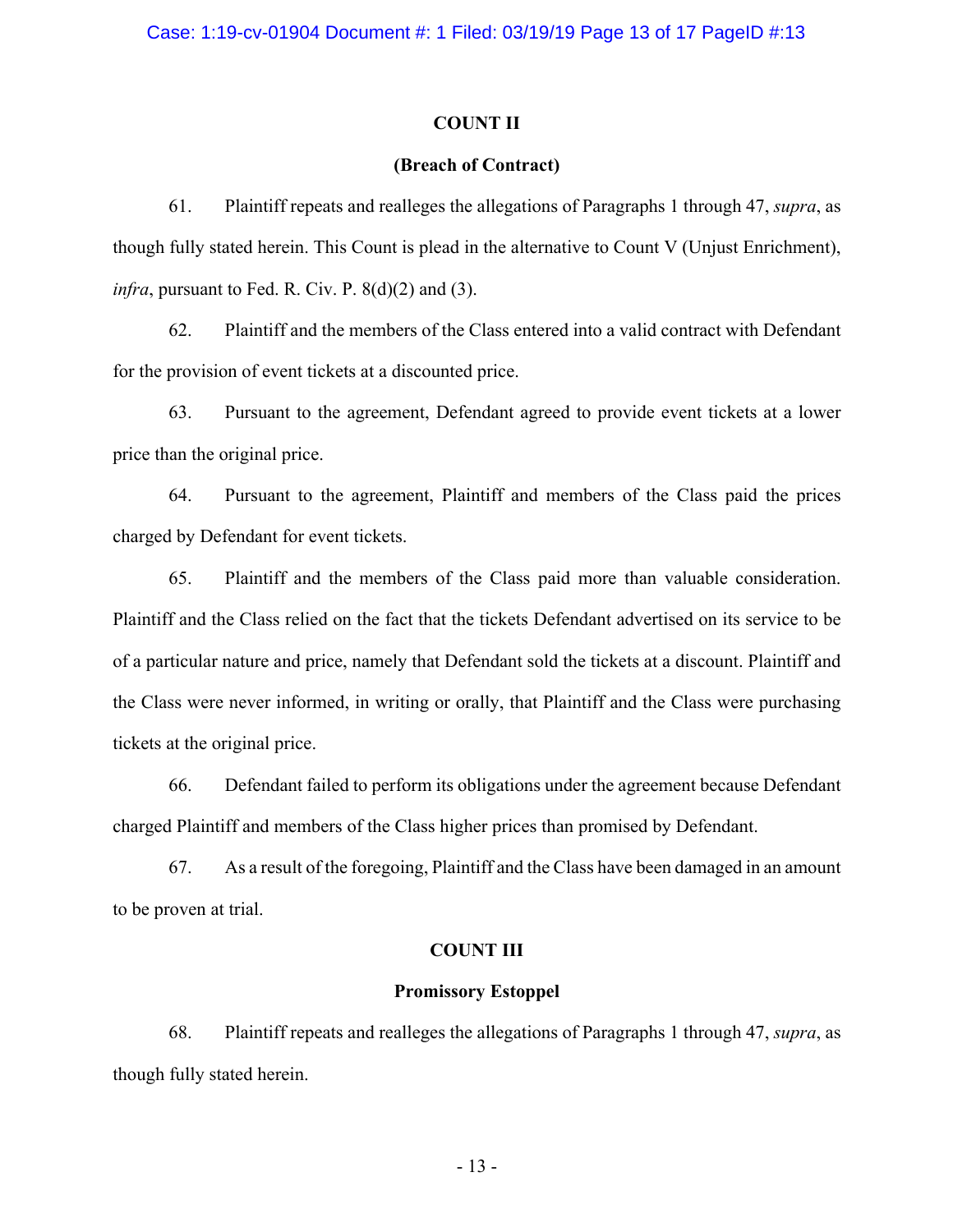#### Case: 1:19-cv-01904 Document #: 1 Filed: 03/19/19 Page 14 of 17 PageID #:14

69. Defendant's discount is a promise made to Plaintiff and the Class.

70. Plaintiff and Class members relied on the promise by purchasing tickets through Defendant's service.

71. This reliance was detrimental to Plaintiff and Class members in that they paid more for tickets than they would have paid for the identical tickets with the discount.

72. It was reasonable for Plaintiff and Class members to rely on a promise from Defendant of a discount.

73. As a result of the foregoing, Plaintiff and the Class have been damaged in an amount to be proven at trial.

#### **COUNT IV**

## **(Common Law Fraud)**

74. Plaintiff repeats and realleges the allegations of Paragraphs 1 through 47, *supra*, as though fully stated herein.

75. At all times during its advertising, marketing, and sale of the event tickets, Defendant made material misstatements of fact to Plaintiff and Class members regarding purported discounts. As a result, Plaintiffs and the Class were fraudulently induced to purchase the event tickets.

76. These misstatements made by Defendant were made with knowledge of their falsity, and with the intent that Plaintiff and members of the Class would rely upon them.

77. As described herein, Defendant fraudulently marketed illusory discounts on tickets.

78. At the time that Defendant made these misrepresentations and concealments, and at the time that Plaintiff and Class members purchased the tickets, Plaintiff and the Class were unaware of the falsity of these misrepresentations, and reasonably believed them to be true.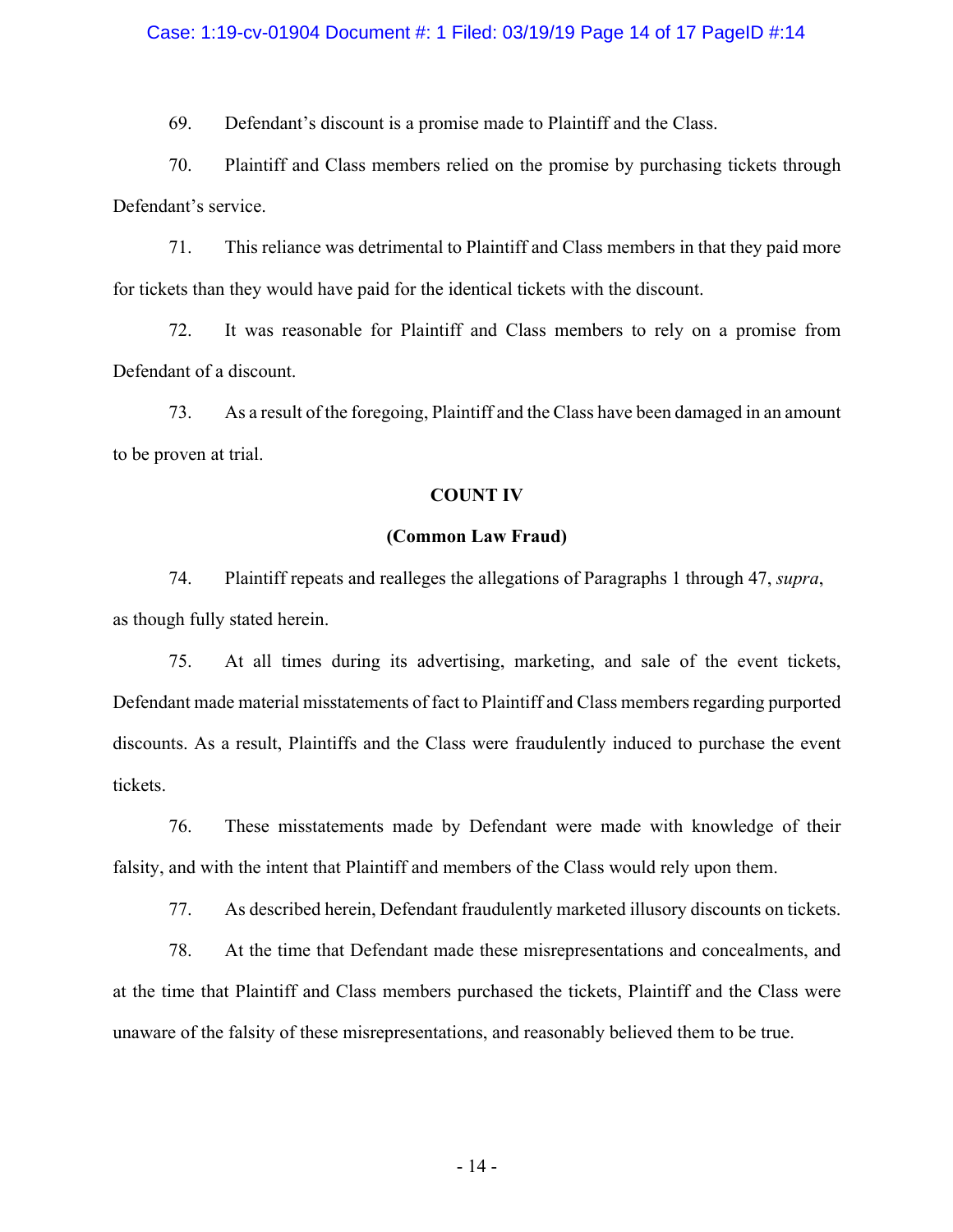#### Case: 1:19-cv-01904 Document #: 1 Filed: 03/19/19 Page 15 of 17 PageID #:15

79. Plaintiff and Class members did in fact rely upon Defendant's misrepresentations concerning the purported discounts on tickets.

80. As a result of the foregoing, Plaintiff and the Class have been damaged in an amount to be proven at trial.

#### **COUNT V**

## **(Unjust Enrichment)**

81. Plaintiff repeats and realleges the allegations of Paragraphs 1 through 47, *supra*, as though fully stated herein. This Count is plead in the alternative to Count II (Breach of Contract), *supra*, pursuant to Fed. R. Civ. P. 8(d)(2) and (3).

82. Plaintiff and the Class members have conferred substantial benefits on Defendant by purchasing the tickets, and Defendant has knowingly and willingly accepted and enjoyed these benefits.

83. Defendant either knew or should have known that the payments rendered by Plaintiff and the Class members were given and received with the expectation that the tickets would be as represented and warranted.

84. Through deliberate misrepresentations or omissions in connection with the advertising, marketing, promotion, and sale of the tickets, including charging higher prices for tickets than advertised, Defendant reaped benefits, which resulted in Defendant wrongfully receiving profits.

85. Plaintiff and the members of the class would not have purchased the tickets had they been fully informed regarding the above-referenced policies and procedures.

86. Defendants' acceptance and retention of the aforesaid benefits under the circumstances alleged herein would be inequitable absent the repayment of such amounts to Plaintiff and the Class.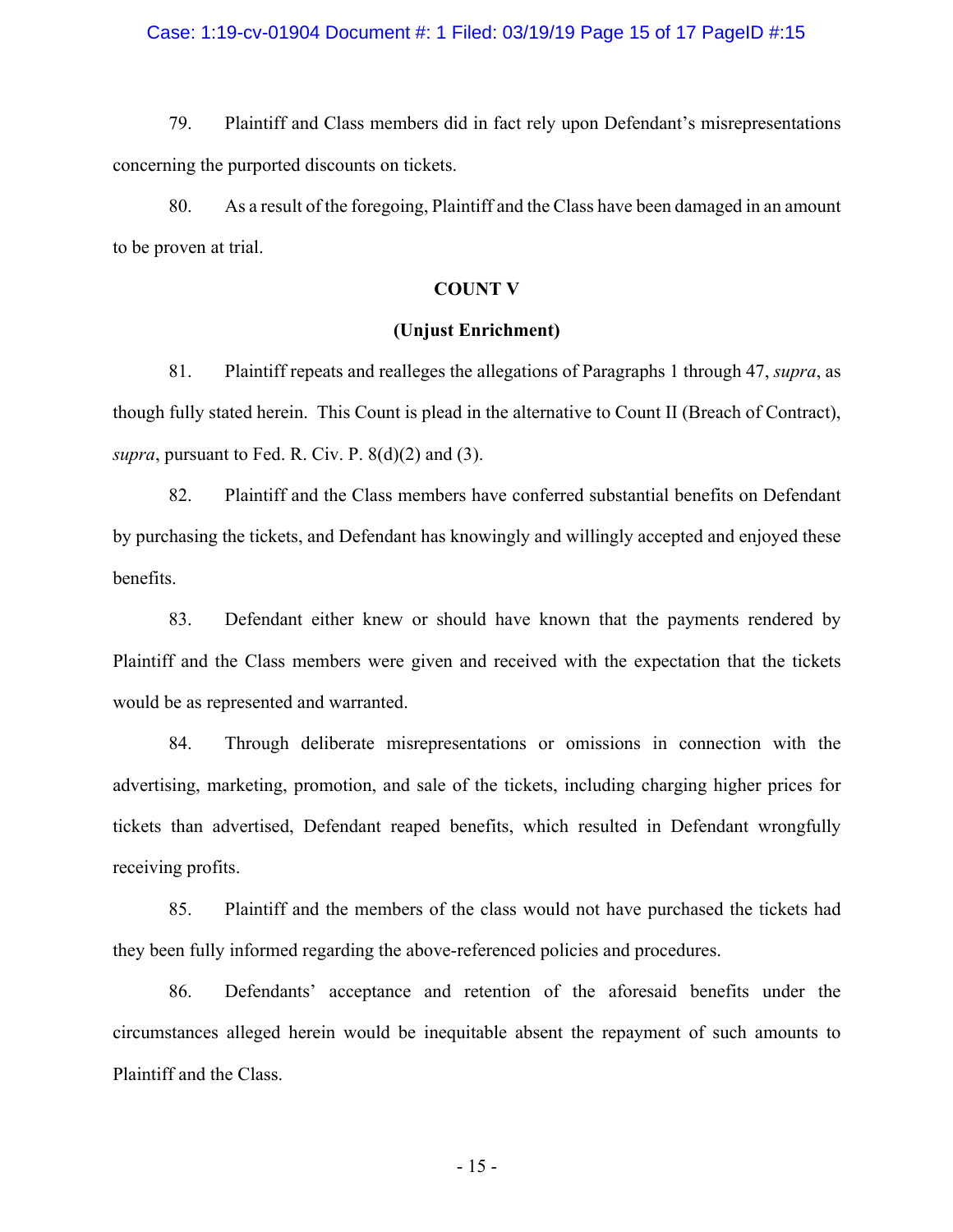## Case: 1:19-cv-01904 Document #: 1 Filed: 03/19/19 Page 16 of 17 PageID #:16

87. As a result of the foregoing, Plaintiff and the Class have been damaged in an amount to be proven at trial.

# **PRAYER FOR RELIEF**

WHEREFORE, Plaintiff, individually and on behalf of members of the Class, prays for judgment in their favor and against Defendant and for the following relief:

A. Finding that this action satisfies the prerequisites for maintenance as a class action set forth in Fed. R. Civ. P. 23, certifying the Class defined herein and designating Plaintiff as representative of the Class and his undersigned counsel as Class counsel;

B. Awarding Plaintiff and the Class (1) their actual damages, (2) such treble damages as the Court may allow, and (3) the costs of this action together with reasonable attorneys' fees as determined by the Court;

C. Awarding Plaintiff and the Class all allowable pre- and post-judgment interest on the foregoing awarded damages;

D. Awarding Plaintiff and the Class equitable relief including, *inter alia*, disgorgement of Defendants' ill-gotten gains;

E. Granting appropriate injunctive and declaratory relief; and

F. Awarding such other and further available relief and any other relief the Court deems just and appropriate.

# **JURY DEMAND**

Plaintiff hereby demands a trial by jury on all issues so triable.